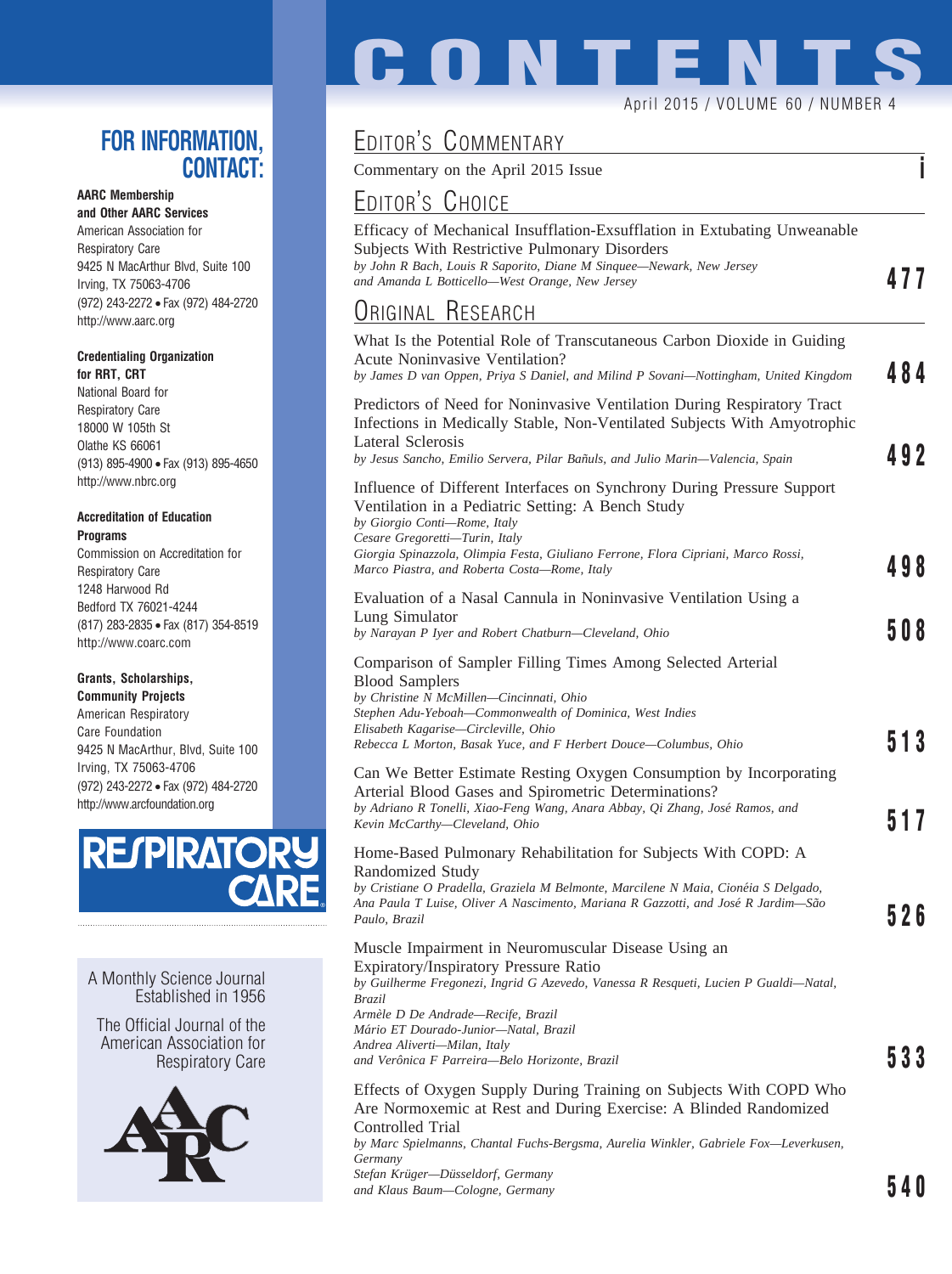# **CONTENTS** CONTINUED...

| Advanced Mechanical Ventilatory Constraints During Incremental Exercise in Class III Obese<br>Male Subjects<br>by Mehdi Chlif, Abdou Temfemo, David Keochkerian, Dominique Choquet-Amiens, France                                                                                                                                                                                                                                                                                                                                  |     |
|------------------------------------------------------------------------------------------------------------------------------------------------------------------------------------------------------------------------------------------------------------------------------------------------------------------------------------------------------------------------------------------------------------------------------------------------------------------------------------------------------------------------------------|-----|
| Anis Chaouachi-Tunis, Tunisia<br>and Said Ahmaidi-Amiens, France                                                                                                                                                                                                                                                                                                                                                                                                                                                                   | 549 |
| Spatial Orientation and Mechanical Properties of the Human Trachea: A Computed<br>Tomography Study<br>by Alberto Zanella-Monza, Italy<br>Massimo Cressoni-Milan, Italy<br>Daniela Ferlicca-Monza, Italy<br>Chiara Chiurazzi-Milan, Italy<br>Myra Epp-Bethesda, Maryland<br>Cristina Rovati, Davide Chiumello-Milan, Italy<br>Antonio Pesenti-Monza, Italy<br>Luciano Gattinoni-Milan, Italy                                                                                                                                        |     |
| and Theodor Kolobow-Bethesda, Maryland                                                                                                                                                                                                                                                                                                                                                                                                                                                                                             | 561 |
| Assessment of Perianesthesic Data in Subjects Undergoing Endobronchial Ultrasound-Guided<br>Transbronchial Needle Aspiration<br>by Hilal Sazak, Mehtap Tunç, Ali Alagöz, Polat Pehlivanoğlu, Nilgün Yılmaz Demirci, İbrahim O Alıcı,<br>and Aydın Yılmaz-Ankara, Turkey                                                                                                                                                                                                                                                            | 567 |
| The Evolution of Home Mechanical Ventilation in Poland Between 2000 and 2010<br>by Jacek Nasiłowski-Warsaw, Poland<br>Mariusz Wachulski-Bydgoszcz, Poland<br>Wojciech Trznadel-Zielona Góra, Poland<br>Witalij Andrzejewski-Łódź, Poland<br>Marek Migdał-Warsaw, Poland<br>Wojciech Drozd-Katowice, Poland<br>Andrzej Pytel, Robert Suchanke-Poznań, Poland<br>Małgorzata Czajkowska-Malinowska-Bydgoszcz, Poland<br>Tomasz Majszyk-Warsaw, Poland<br>Zbigniew Szkulmowski-Bydgoszcz, Poland<br>and Ryszarda Chazan-Warsaw, Poland | 577 |
| An International Survey on Noninvasive Ventilation Use for Acute Respiratory Failure in<br>General Non-Monitored Wards<br>by Luca Cabrini-Milan, Italy<br>Antonio Esquinas-Murcia, Spain<br>Laura Pasin, Pasquale Nardelli, Elena Frati, Margherita Pintaudi-Milan, Italy<br>Paulo Matos-Coimbra, Portugal<br>Giovanni Landoni and Alberto Zangrillo-Milan, Italy                                                                                                                                                                  |     |
| Insulin-Like Growth Factor-1 and Insulin-Like Growth Factor-Binding Protein-3 Concentrations<br>in Children With Obstructive Sleep Apnea-Hypopnea Syndrome<br>by Jin Zhu, Yu Fang, Hai-Fei Wang-Nanjing, China<br>Xin Chen, Dao-Jun Yu, and Yi Shen-Zhejiang, China                                                                                                                                                                                                                                                                | 593 |
| <b>REVIEWS</b>                                                                                                                                                                                                                                                                                                                                                                                                                                                                                                                     |     |
| Year in Review 2014: Airway Clearance<br>by Shawna L Strickland-Irving, Texas                                                                                                                                                                                                                                                                                                                                                                                                                                                      | 603 |
| Year in Review 2014: Mechanical Ventilation<br>by Keith D Lamb-Des Moines, Iowa                                                                                                                                                                                                                                                                                                                                                                                                                                                    | 606 |
| Alveolar Recruitment Maneuvers Under General Anesthesia: A Systematic Review of<br>the Literature<br>by Benjamin L Hartland, Timothy J Newell, and Nicole Damico-Richmond, Virginia                                                                                                                                                                                                                                                                                                                                                | 609 |